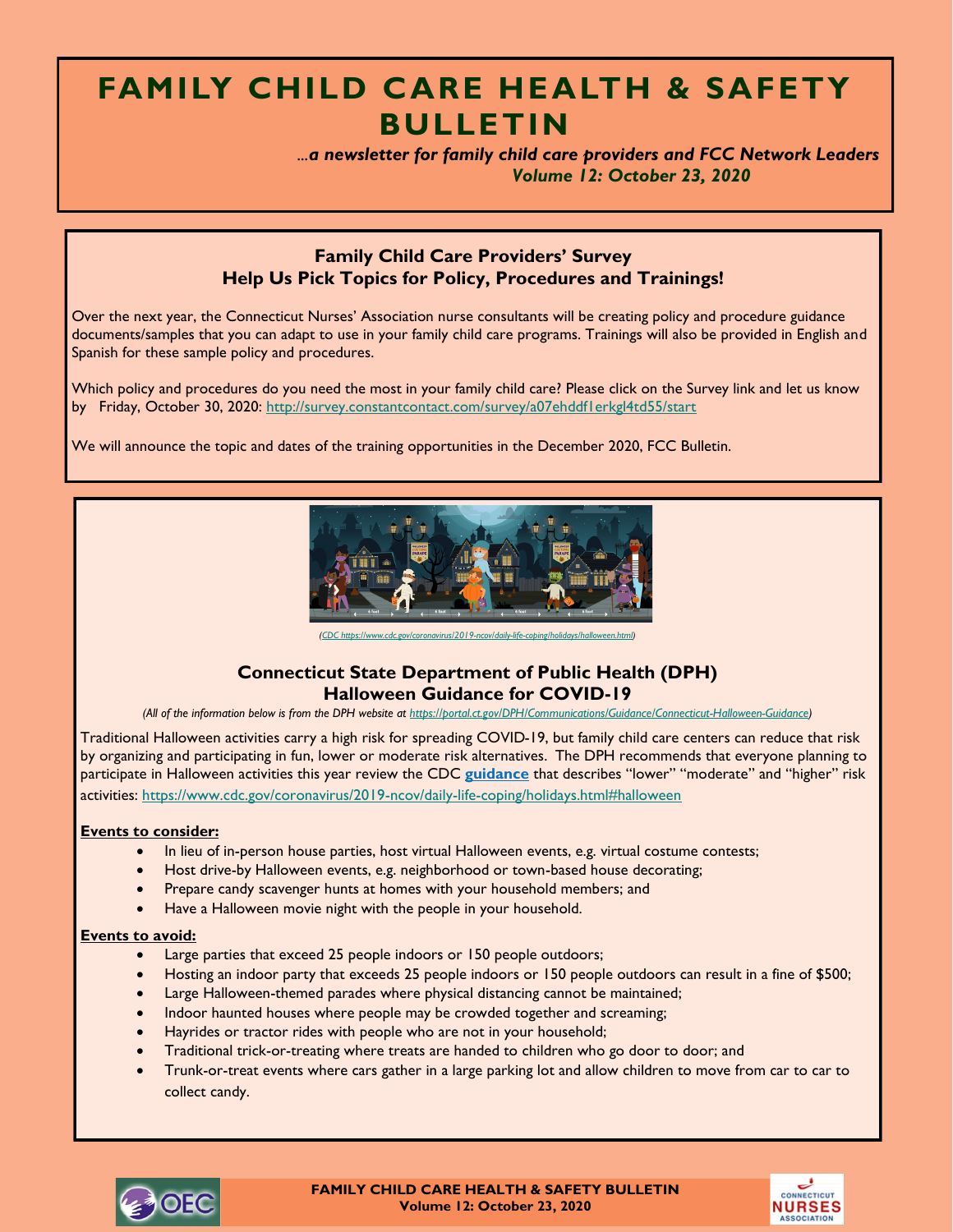# **BOLETÍN SOBRE SALUD Y SEGURIDAD EN LA GUARDERÍA FAMILIAR**

*… un boletín para proveedores de servicio de guardería familiar (FCC en inglés) y líderes de la red de las FCC*

*Volume 12: October 23, 2020*

# **Encuesta para proveedores de servicio de guardería familiar ¡Ayúdenos a elegir temas para pólizas, procedimientos y capacitaciones!**

Durante el próximo año, las enfermeras consultoras de la Asociación de Enfermeras de Connecticut crearán documentos/ muestras de orientación sobre pólizas y procedimientos que usted podrá adaptar para usar en sus programas de guardería familiar. También se brindarán capacitaciones en inglés y español acerca de estas muestras de pólizas y procedimientos.

¿Qué pólizas y procedimientos son más necesarios en su guardería familiar? Haga clic en el enlace de la encuesta e infórmenos antes del viernes 30 de octubre de 2020: <http://survey.constantcontact.com/survey/a07ehddf1erkgl4td55/start>

Anunciaremos el tema y las fechas de las oportunidades de capacitación en los Boletines de la FCC de diciembre de 2020.



*[\(CDC https://www.cdc.gov/coronavirus/2019-ncov/daily-life-coping/holidays/halloween.html\)](CDC%20https:/www.cdc.gov/coronavirus/2019-ncov/daily-life-coping/holidays/halloween.html)*

### **Departamento de Salud Pública del Estado de Connecticut (DPH en inglés) Guía de Halloween en tiempos de COVID-19**

*(Toda la información que sigue es tomada del sitio web del DPH en [https://portal.ct.gov/DPH/Communications/Guidance/Connecticut-Halloween-Guidance\)](about:blank)*

Las actividades tradicionales de Halloween conllevan un alto riesgo de propagación de COVID-19, pero los centros de cuidado infantil familiar pueden reducir ese riesgo organizando y participando en actividades alternativas divertidas, de riesgo bajo o moderado. El DPH recomienda que todas las personas que planean participar este año en las actividades de Halloween revisen la guía de los CDC en que se describen las actividades de "menor", "moderado" y "mayor" riesgo: [https://](https://www.cdc.gov/coronavirus/2019-ncov/daily-%20life-coping%20/%20holidays.html%20# Halloween) [www.cdc.gov/coronavirus/2019-ncov/daily-](https://www.cdc.gov/coronavirus/2019-ncov/daily-%20life-coping%20/%20holidays.html%20# Halloween)life-coping / holidays.html # Halloween.

#### **Eventos a considerar:**

- En lugar de fiestas en casa en persona, organice eventos virtuales de Halloween, por ejemplo, concursos de disfraces virtuales;
- Organice eventos de Halloween en automóvil, por ejemplo, decoración de casas en el vecindario o en la ciudad;
- Prepare búsquedas del tesoro de dulces en los hogares con los miembros de su hogar; y
- Tenga una noche de películas de Halloween con las personas de su hogar.

#### **Eventos a evitar:**

- Fiestas grandes que superen las 25 personas en interiores o 150 personas al aire libre;
- Organizar una fiesta en el interior que exceda las 25 personas en el interior o 150 personas al aire libre puede resultar en una multa de \$ 500;
- Grandes desfiles con temática de Halloween donde no se puede mantener el distanciamiento físico;
- Casas embrujadas interiores donde la gente puede estar hacinada y gritando;
- Paseos en tractor con personas que no sean miembros de su hogar;
- Entrega tradicional de golosinas a los niños que van de puerta en puerta (consulte los consejos de truco o trato a continuación); y
- Eventos de baúl o golosinas en los que los automóviles se reúnen en un gran estacionamiento y permiten que los niños se muevan de un automóvil a otro para recoger dulces.



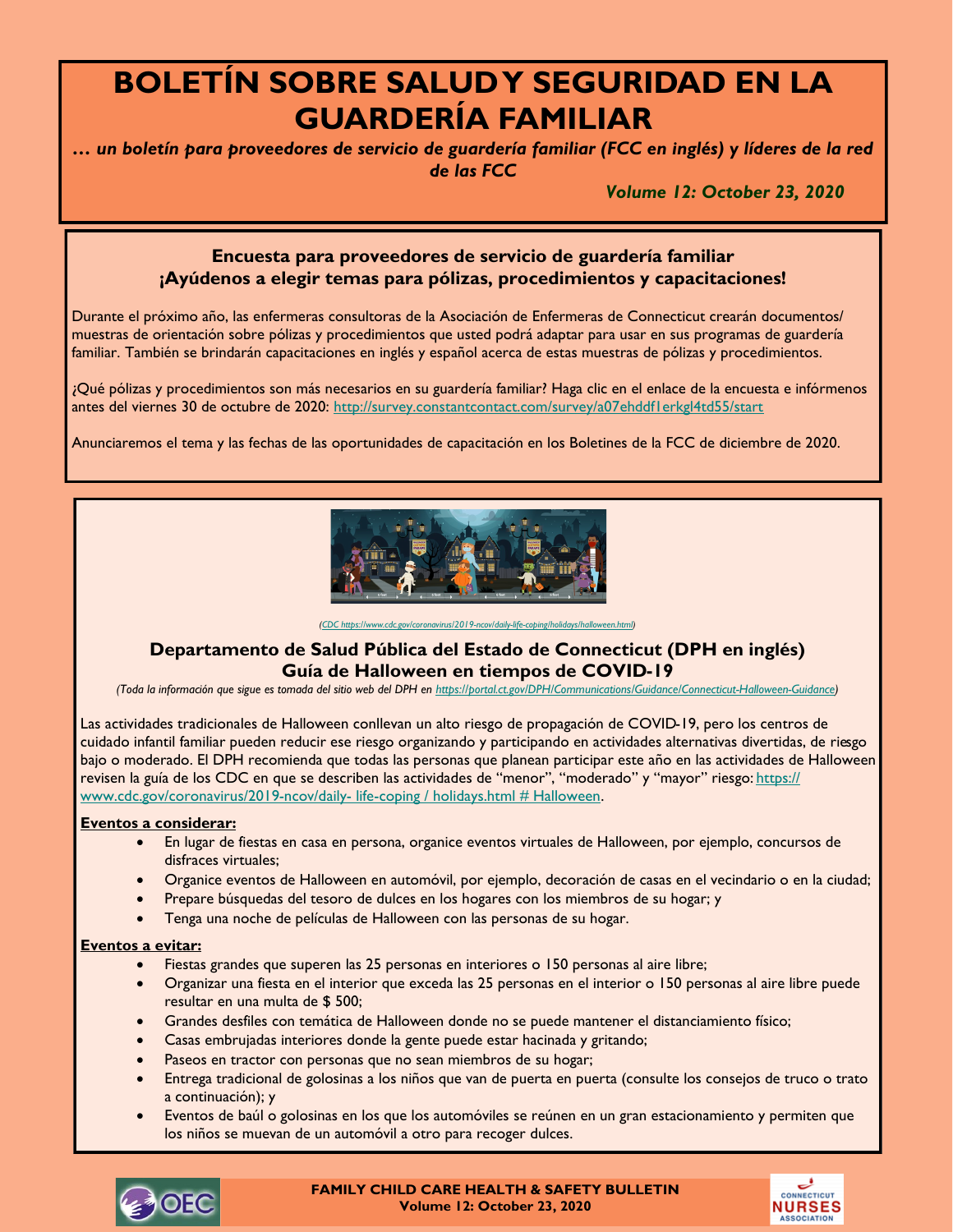# **Trick or Treating and Other Halloween Activities**

*(The following is from the Centers for Disease Control and Prevention [CDC] [https://www.cdc.gov/coronavirus/2019-ncov/daily-life-coping/](https://www.cdc.gov/coronavirus/2019-ncov/daily-life-coping/holidays/halloween.html) [holidays/halloween.html\)](https://www.cdc.gov/coronavirus/2019-ncov/daily-life-coping/holidays/halloween.html)*

### **Make trick-or-treating safer:**

- Avoid direct contact with trick-or-treaters.
- Give out treats outdoors, if possible.
- Set up a station with individually bagged treats for kids to take.
- Wash hands before handling treats.
- Wear a mask.

#### **Wear a mask:**

- Make your cloth mask part of your costume.
- A costume mask is not a substitute for a cloth mask.
- Do NOT wear a costume mask over a cloth mask. It can make breathing more difficult.
- Masks should NOT be worn by children under the age of 2 or anyone who has trouble breathing

### **Stay at least 6 feet away from others who do not live with you:**

• Indoors and outdoors, you are more likely to get or spread COVID -19 when you are in close contact with others for a long time.

#### **Wash your hands:**

- Bring hand sanitizer with you and use it after touching objects or other people.
- Use hand sanitizer with at least 60% alcohol.
- Parents: supervise young children using hand sanitizer.
- Wash hands with soap and water for at least 20 seconds when you get home and before you eat any treats.

### **Decorate and carve pumpkins**

- Decorate your home for Halloween.
- Carve pumpkins with members of your household or outside with neighbors or friends.
- Walk from house to house, admiring Halloween decorations at a distance.